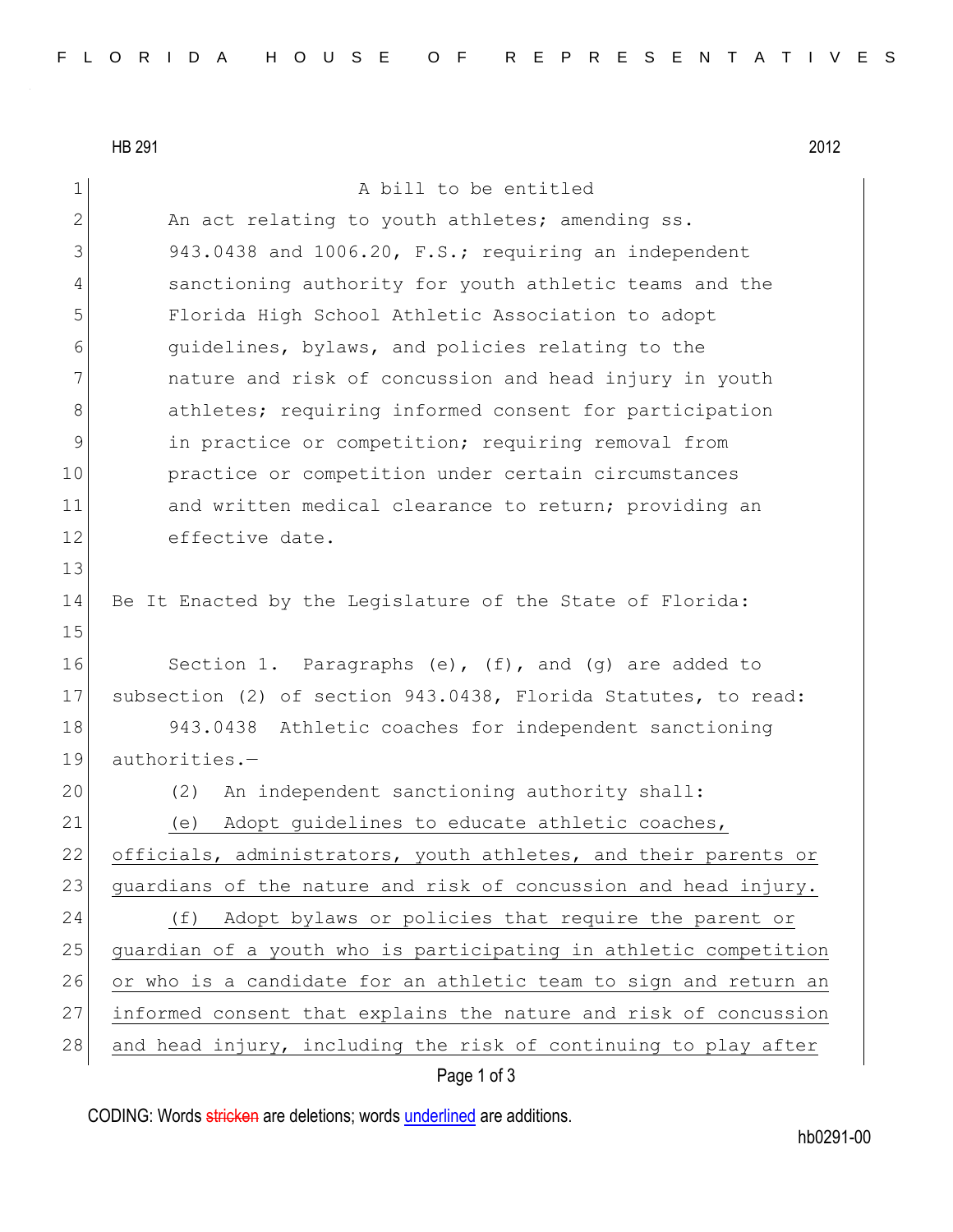HB 291 2012

| 29 | concussion or head injury, each year before participating in    |
|----|-----------------------------------------------------------------|
| 30 | athletic competition or engaging in any practice, tryout,       |
| 31 | workout, or other physical activity associated with the youth's |
| 32 | candidacy for an athletic team.                                 |
| 33 | (g) Adopt bylaws or policies that require each youth            |
| 34 | athlete who is suspected of sustaining a concussion or head     |
| 35 | injury in a practice or competition to be immediately removed   |
| 36 | from the activity. A youth athlete who has been removed from an |
| 37 | activity may not return to practice or competition until the    |
| 38 | youth receives written medical clearance to return stating that |
| 39 | the youth athlete no longer exhibits signs, symptoms, or        |
| 40 | behaviors consistent with a concussion or other head injury.    |
| 41 | Medical clearance must be authorized by the appropriate health  |
| 42 | care professional trained in the diagnosis, evaluation, and     |
| 43 | management of concussions as defined by the Sports Medicine     |
| 44 | Advisory Committee of the Florida High School Athletic          |
| 45 | Association.                                                    |
| 46 | Section 2. Paragraphs $(e)$ , $(f)$ , and $(g)$ are added to    |
| 47 | subsection (2) of section 1006.20, Florida Statutes, to read:   |
| 48 | 1006.20 Athletics in public K-12 schools.-                      |
| 49 | ADOPTION OF BYLAWS.-<br>(2)                                     |
| 50 | The organization shall adopt quidelines to educate<br>(e)       |
| 51 | athletic coaches, officials, administrators, student athletes,  |
| 52 | and their parents of the nature and risk of concussion and head |
| 53 | injury.                                                         |
| 54 | The organization shall adopt bylaws or policies that<br>(f)     |
| 55 | require the parent of a student who is participating in         |
| 56 | interscholastic athletic competition or who is a candidate for  |
|    | Page 2 of 3                                                     |

CODING: Words stricken are deletions; words underlined are additions.